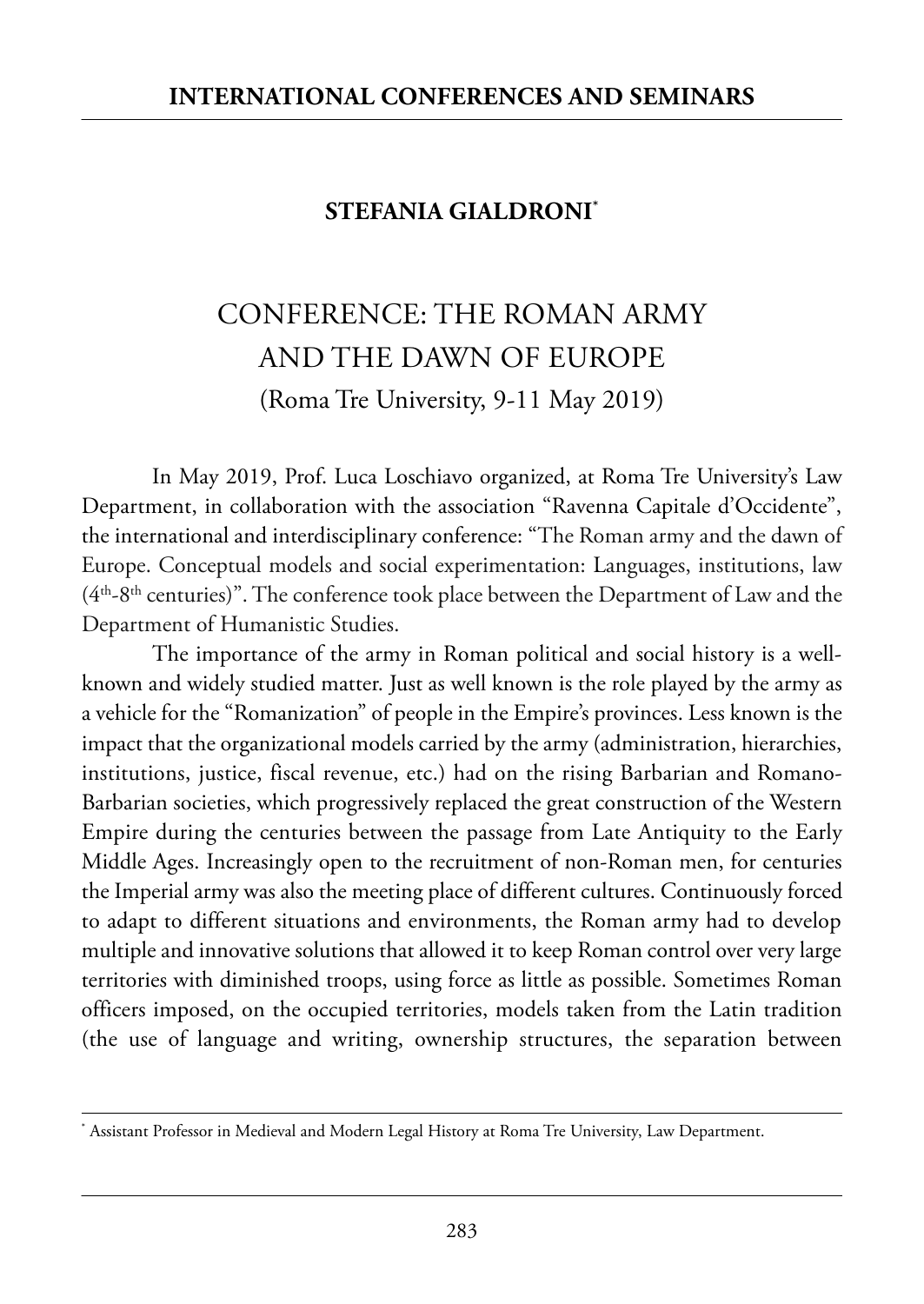administration and religion, etc.). in other cases, they realized that it would have been more useful and effective to adapt solutions already used by the local populations (simplified negotiating practices, formalism, reliance on divine judgment, gift economy, military and paramilitary clientele). Very often the groups of Barbarians that penetrated the borders dealt with these very models, and they eventually adopted them in the moment of settling within the Empire, replacing their model of governance with the Roman one. The great flexibility and adaptability of these solutions (which was a precursor to their durability and dissemination across Early-European spaces) represent today the greatest reason of interest for this kind of investigation.

It was on this basis – that of analyzing the defining moment when Antiquity was concluded and a new age began, (which to some extent continues today) – that scholars belonging to different disciplinary experiences and to different countries, gathered for the first time in Cagliari in October 2012. Their perspectives ranged from political, social and economic history to law, anthropology, religion and iconography. the purpose of that first meeting was to reconstruct the *status quaestionis* over different areas. The result was the volume "Civitas, Iura, Arma. Organizzazioni militari, istituzioni giuridiche e strutture sociali all'origine dell'Europa (secc. III-VIII)", F. Botta and L. loschiavo (eds.), il Grifo ed., lecce 2015.

During the month of May 2019, the same group – in the meantime further enriched with new specialists – met again to continue the research and to share their knowledge. The conference at Roma Tre paid close attention to cultural and specifically lexical aspects. One of the main purposes of the meeting, in fact, was to work on strategies in order to avoid confusion and misunderstanding among scholars from different disciplines about the use of similar terms, which are recurrent along a temporal spectrum of various centuries and yet assume different meanings in different contexts. such misunderstanding, in fact, could hinder (as has happened in the past) necessary dialogue. At the center of many contributions there was an attention to the legal aspects having had the greatest social impact: marriage, succession, personal status, personal bonds, dispute resolution.

The conference started with a greeting from Gisella Bassanelli (Bologna), President of "Ravenna Capitale d'Occidente" and Stefano Gasparri (Venice), who chaired the first session, entitled "The words of the soldiers". Ian Wood (Leeds), gave a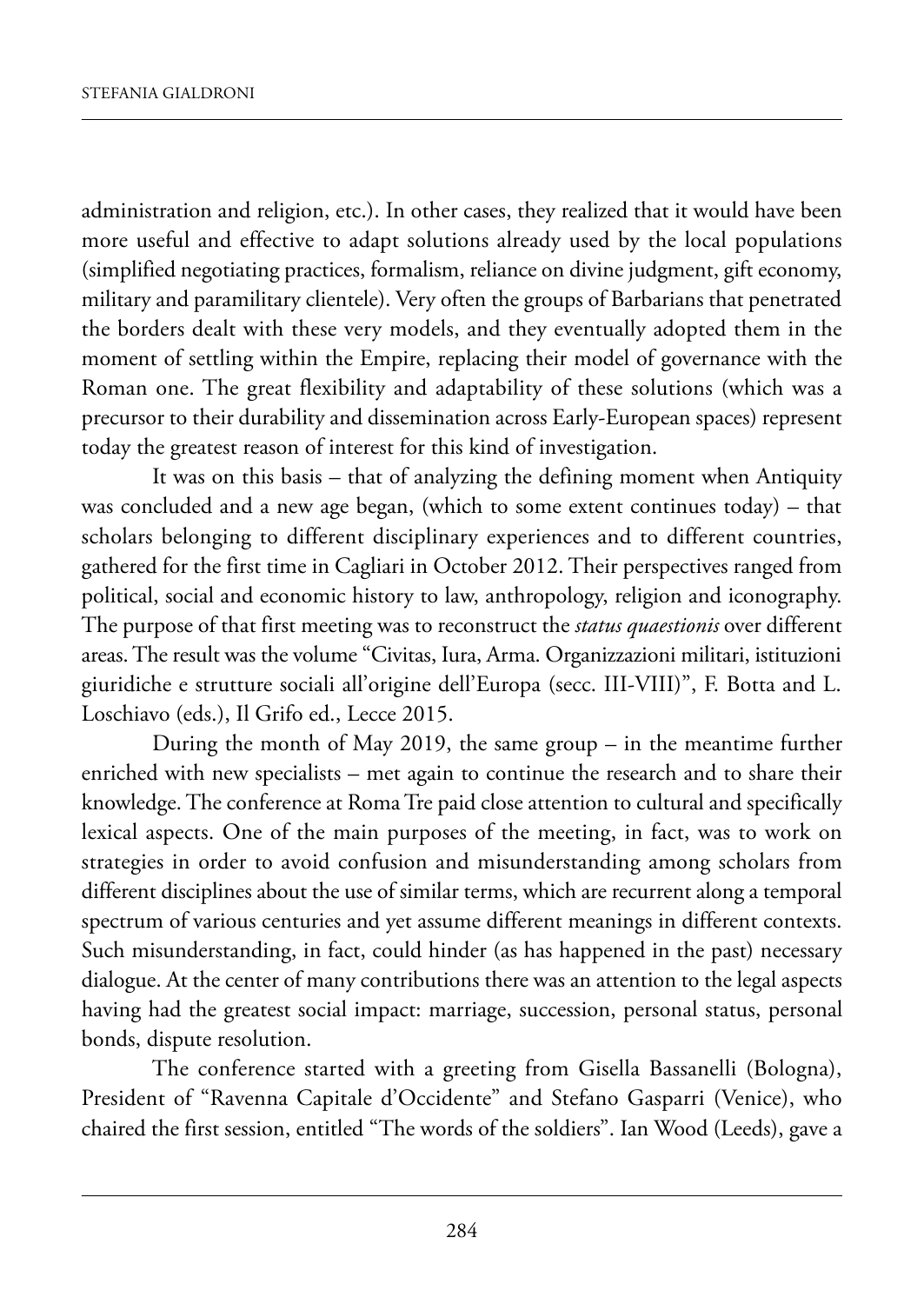paper on "The transformation of the military in the Late Antique West", which focused on the profound transformation of the army between the  $4<sup>th</sup>$  and  $7<sup>th</sup>$  centuries. With her "Significati di 'foedus' e 'foedera' in età imperiale", Elvira Migliario (Trent) addressed the topic of the *milites foederati* in relation to the formation of the ethnic identity of Barbarian groups. Pierfrancesco Porena (Rome) dedicated his "*Hospitalitas*" to the famous Roman legal device called *hospitalitas* during the late Roman Empire, while wolfgang haubrichs (saarland) proposed a detailed analysis of the military-style language of the Germanic people in the late Empire and in the Early Middle Ages in his "*Il linguaggio della guerra presso i popoli germanici occidentali*". The linguistic analysis continued with Carla falluomini's (perugia) "*I Goti e i termini militareschi*", as she focused on the Gothic terms related to the military sphere.

The second day of the conference opened with a session dedicated to "Rituals, religious beliefs, identity and iconographic models", under the chairmanship of walter Pohl (Vienna). Jean-Pierre Poly (Paris Ouest-Nanterre) opened this session with a report entitled "*Comptez, comptez vos hommes… Les unités de l'armée romaine à la fin de l'Empire (394-437)*", dealing with the topic of the immigration of Barbarian soldiers within the borders of the Empire and the consequent problem of defining their social status. francesco Borri (Venice) was the first one to focus attention on historiography by analyzing a classic work of early medieval history, *i.e.* Reinhard Wenskus' "*Stammesbildung und Verfassung*" (1961), which he defined as «often quoted (and criticized) but almost never read» in a speech entitled "*Ibi omnis nobilitas periit Foroiulanorum. 'Warband' e 'Traditionskern' tra sale dell'idromele e accademia". Andrea* Verardi (Rome) shifted the attention to archaeological investigation analyzing the new meanings that the *cingulum*, *i.e.* the decorated belt worn by Roman soldiers and officials, assumed in the post-Roman world with his paper "*Cingulum militiae*". Esperanza Osaba Garcìa (Bilbao) introduced, with her paper "*Acudir o non acudir a la llamada de las armas*" the issue of "refusing induction", with particular focus on the late Visigothic kingdom. the power of images emerged through saverio lomartire's (alessandria) paper "*Il potere militare e il linguaggio delle immagini, IV-VIII sec.*", which proposed a wide range of images related to military history between the  $4<sup>th</sup>$  and the  $8<sup>th</sup>$  century, often neglected by art historians.

The afternoon session, devoted to "Social structures and juridical models", was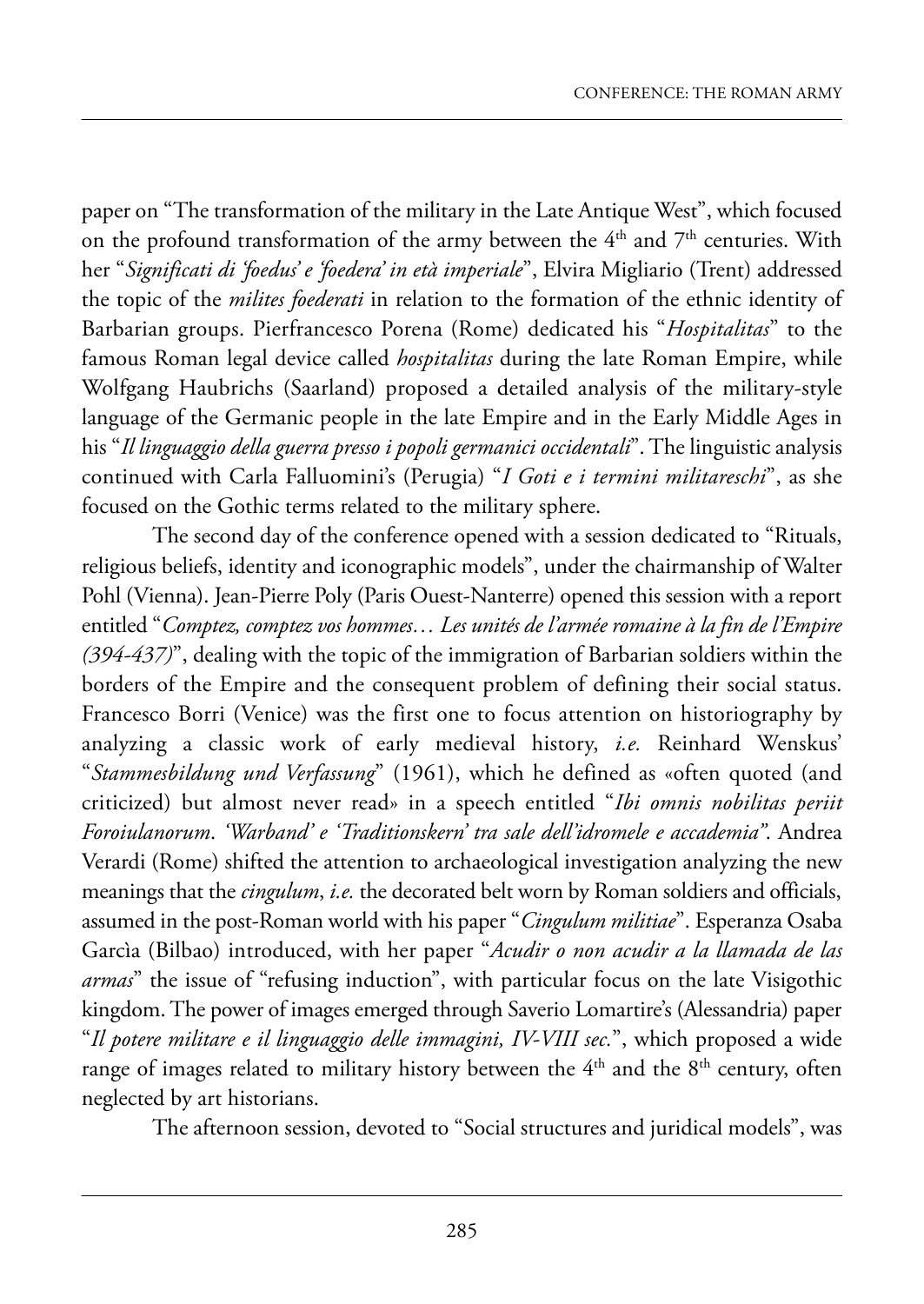chaired by Wolfgang Haubrichs (Saarland) and opened by Andrea Trisciuoglio (Turin), who proposed a further study on the fundamental institute of the *hospitalitas*, with his speech on "*I limiti del munus hospitalitatis. Come conciliare esigenze socio-economiche e militari nel Tardoantico*". The following report by Stefan Esders (Berlin) was devoted to the military organizational units in the Frankish and Anglo-Saxon kingdoms: «About *castrum, centena*, hundred». stefano Gasparri (Venice) dealt instead with the topic of the organization of the lombard army in his "*Fare, arimannie, arimanni: l'esercito longobardo fra mito e realtà*". The issue of soldier marriages before and after the fall of the Western Roman Empire was the topic of Francesco Castagnino's (Milan) "*Creare una famiglia. Il ius connubii e i figli dei soldati prima e dopo la caduta dell'impero*". the last speaker of the day was Iolanda Ruggiero (Rome), who dealt with the classic theme of inheritance from a very specific perspective: the one of the succession *mortis causa* in the military environment during the transition from Late Antiquity to the Barbaric legislation, starting from the classic work by Nino Tamassia "*Testamentum militis e diritto germanico*" (1927) in her "*Disporre dei beni dopo la morte. I privilegi dei militari in tema di successioni dalle costituzioni imperiali alle leges barbarorum*".

The last session of the conference, entitled "Geometries of power and military justice" was chaired by Arnaldo Marcone (Rome) and was opened by Soazick Kerneis (Paris Ouest-Nanterre) with a paper entitled "*La justice militaire des populations barbares de l'Empire. Les premières applications de l'ordalie*", devoted to the influence of the army on the development of the administration of justice in the Late Empire. With his paper on *"'Civitas' e 'militia' fra III e VI sec.*", Valerio marotta (pavia) approached the issue of the *Constitutio Antoniniana* in order to propose a different interpretation of Roman citizenship between the  $3<sup>rd</sup>$  and the  $4<sup>th</sup>$  centuries. Luca Loschiavo's (Teramo) aim was to propose an innovative interpretation of a classic problem of legal historiography: the one of which laws should be applied to the mixed population of the Roman-Barbaric kingdoms, in his "*Ius speciale o personalità del diritto? Il diritto dei soldati e le legislazioni romano-barbariche*". fabio Botta's (Cagliari) report "*Forme di solidarietà di gruppo nel diritto penale militare (IV-VIII sec.)*" addressed the issue of the legal definition of joint criminal liability in the military sphere. finally, walter pohl (Vienna), whilst closing the last session of the conference, proposed a paper on the multi-ethnic dimension of the Roman army in Late Antiquity with his "*Dall'esercito agli eserciti: cambi di ordinamento, cambi di identità?* ".